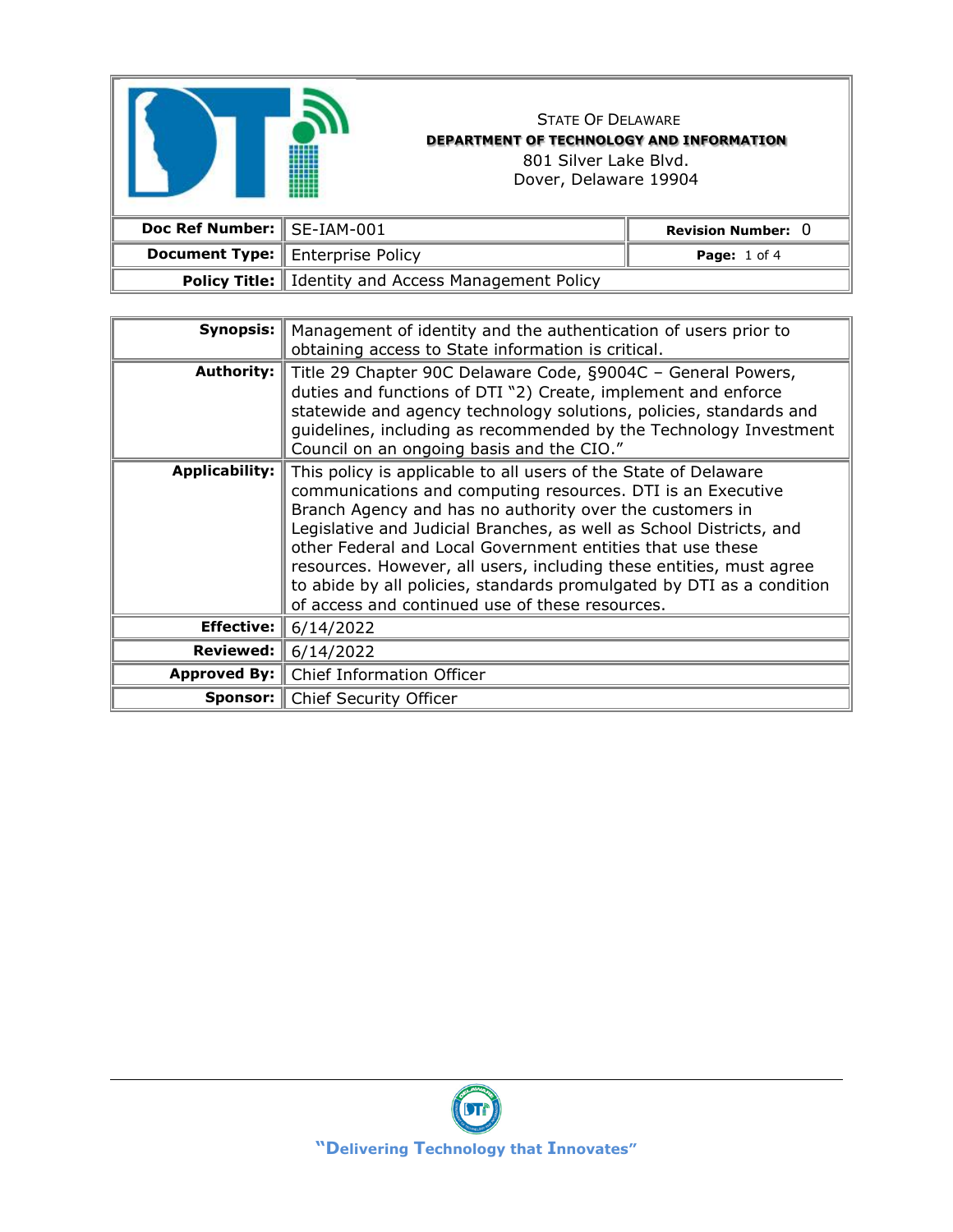

## **TABLE OF CONTENTS**

#### **Section Page**

|      | <b>POLICY</b>                           |  |
|------|-----------------------------------------|--|
| II.  | <b>DEVELOPMENT AND REVISION HISTORY</b> |  |
| III. | <b>APPROVAL SIGNATURE BLOCK</b>         |  |
| IV.  | <b>RELATED POLICIES AND STANDARDS</b>   |  |

## **I. POLICY**

#### **EXECUTIVE SUMMARY**

Identity is the critical foundational element for the security and protection of state data and information systems. It must uniquely identify, validate, and confirm the user or system accessing state communications and computing resources with non-repudiation. Authenticating users and systems before they gain access to State information and resources has never been more important.

#### **PURPOSE**

All state applications, systems, networks, and data access must ensure they are using a State Chief Security Office designated directory store to effectively identify access to state data. This policy defines the requirements for authentication, authorization, and accounting for access to state applications, systems, networks, and data.

## **POLICY STATEMENT**

- 1. State applications, systems and networks controlling access to state constituent, employee, or financial data, must be authenticated, authorized, and accounted for through the state designated identity and access management solution.
- 2. State of Delaware internet facing applications that require the registration of constituent, resident and or visitors using their personally identifiable information, or state applications that collect, store, or use personally identifiable information, must leverage the state designated identity and access management solution.

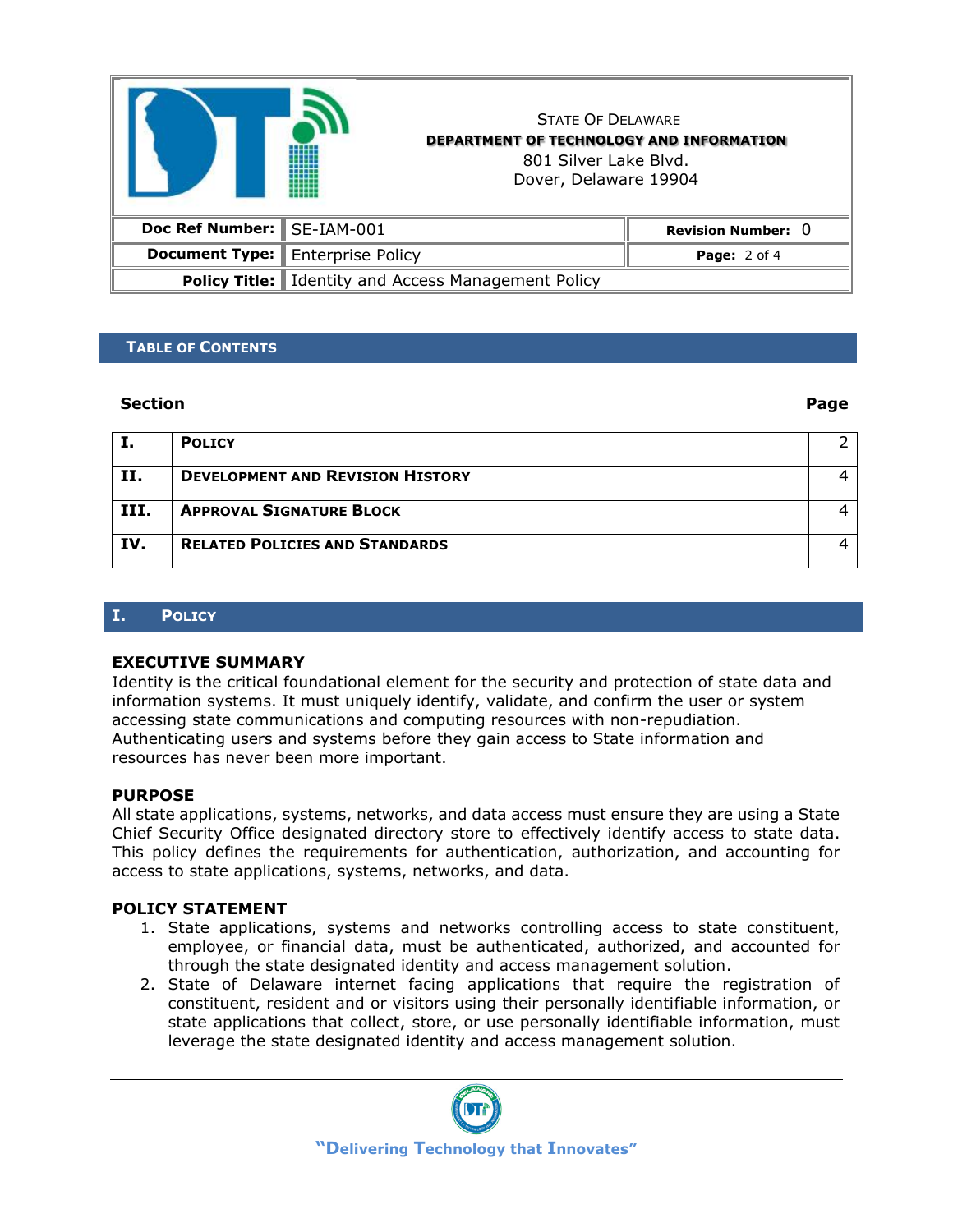

- 3. Identities leveraged in the access to state applications, systems, networks, and data must be validated and proofed through a State Chief Security Office approved process or solution that ensures nonrepudiation of all activity.
- 4. The State identity and access management solution must protect the privacy of constituents', visitors', and residents' private identifiable information (PII). It must ensure they have:
	- The right to be forgotten, to have their information deleted if no longer consuming state resources.
	- The right to know the applications leveraging the identity information they have provided.
	- The right to not have their information sold or monetized.
	- The right to initiate the sharing or the transfer of their information to 3rd party vendors.
- 5. All security related activity must be logged with the required information (see std/guideline) and upon request, the logs must be provided.
- 6. Identity and access management solutions must provide lifecycle management of all employees and contractors from position appointment, through position changes to eventual retirement or separation from State government.
- 7. Identity and access management solutions must enable the expedited and automated (where possible) removal of access for separating employees and contractors.
- 8. All Internet-facing applications must be compliant by 12/31/2023. All other state applications must be compliant by 12/31/2024.
- 9. The following areas are out of scope:
	- Authentication into mobile devices, legacy solutions like mainframes and Internet of Things (IOT) devices.
	- Authentication, authorization, and accounting requirements for ACF2 controlled applications, systems, and infrastructure.